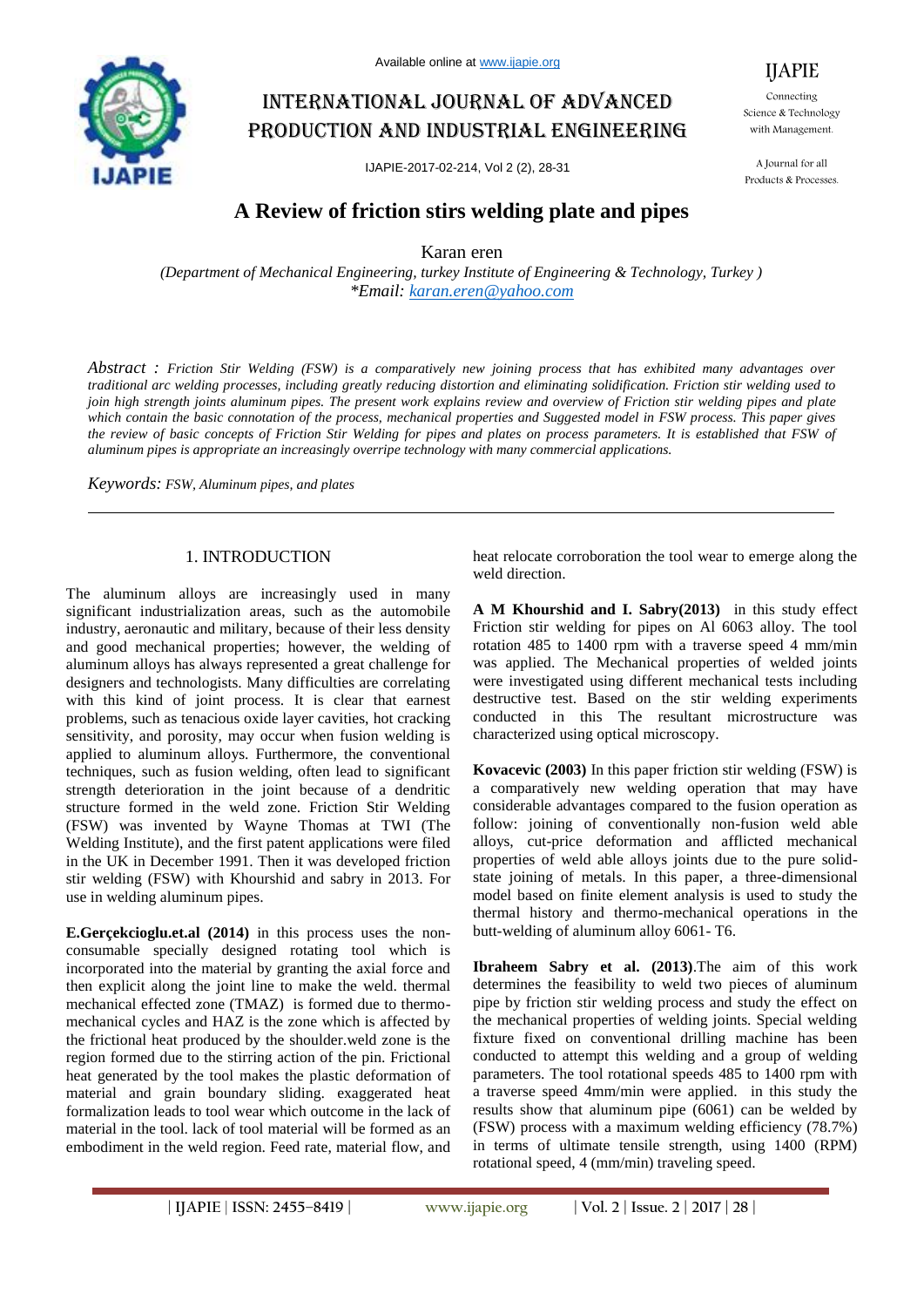#### *Karan eren International Journal of Advanced Production and Industrial Engineering*

**Cavaliere et al. (2005)** in this study the investigated the mechanical and micro structural properties of dissimilar 2024 and 7075 aluminum sheets joined by friction stir welding (FSW). The two sheets, aligned with perpendicular rolling directions, have been successfully welded; successively, the welded sheets have been tested under tension at room temperature in order to analyze the mechanical response with respect to the parent materials.

**Kovacevic (2005)** In their paper thermo-mechanical simulation of friction stir welding can prophesy the transitory temperature area, active stresses progressing, forces in all the three dimensions and may be elongated to determine the residual stress. The thermal stresses shape a main portion of the total stress progressing during the process.

**Driver a (2005)** In this paper, a three-dimensional thermo mechanical model for Friction Stir Welding. Established on the velocity area classically used in fluid mechanics and mix heat input from the tool shoulder and the plastic strain of the bulk material, the semi-analytical model can be used to take out the strains, strain rates, and valuation of the temperatures and micro-hardness in the various weld zones. The outcome is in perfect convention with experimental measurements complete on an AA2024- T351 alloy friction stir welded joint.

**Ahmed. M. El-Kassas et al. (2015)** in this study effect to the mechanical properties in order to demonstrate the feasibility of friction stir welding for joining Al 6061 aluminum pipes with different thickness 2 to 4mm, rotational speeds 485 to 1400 RPM and a traverse speed 4 to 10 mm/min was applied. This work focuses on two methods such as artificial neural networks(ANN) using software (Pythia) and response surface methodology (RSM) to predict the tensile strength, the percentage of elongation and hardness of friction stir welded 6061 aluminum alloy. An artificial neural network (ANN) model was developed for the analysis of the friction stir welding parameters of Al 6061aluminum pipe. Response surface methodology (RSM) also developed and the values obtained for the response Tensile strengths, the percentage of elongation and hardness are compared with measured values.

**Zhang et al. (2007)** explain the 3D material flows and mechanical countenance under different operation parameters by using the finite element method based on solid mechanics. The experimental outcome is also given to study the effect of operation parameters on joining properties of the friction stir welds. Numerical outcome set forth that the tangent flow shapes the prime part in the material flow. The shoulder can accelerate the material flow on the upper semi of the friction stir weld.

**Hwang (2010)** in this study aimed to experimentally scout about the thermal history of a work piece sustain. Friction Stir Welding (FSW) encompass butt joining with pure copper C11000. In the FSW experiments, The convenient temperatures for a prosperous FSW operation were found to be between 460 ◦C and 530 ◦C. These experimental outcome and the operation control of temperature histories can offer advantageous knowledge for an FSW based operation of copper joining.

**Hotel a (2010)** Studied that the post-welding stress state, strain history and material situation of friction stir welded joints are predominately strongly exemplify when used in hidden modeling analyses, typically by desert

one or extra of the features above. But, it is apparent that the status after welding does effect the weld execution. The objective of this paper is to powwow some of the major struggles that arise when taking both the post-welding material case and stress-strain state into calculation in a calculation structural analysis

**Kanwer S. Arora et al. (2010)** in this paper, effective friction stir welding of aluminum alloy 2219 using an adapted milling machine communicates. The downward or forging force was found to be suitable for shoulder diameter and rotational speed whilst longitudinal or welding force on welding speed and pin diameter. The tensile strength of welds was safely affected by welding speed and shoulder diameter whilst welding speed mightily affected percentage elongation.

**Hwang et al. (2010)** experimentally reconnoiter the thermal history of a work piece endure Friction Stir

Welding (FSW) include butt joining with pure copper C11000. In the FSW experiments, K-type thermocouples were used to registration the temperature history at different locations on work piece. This data, concerted with the preheating temperature, tool rotation speeds and tool moving speeds allowed parameters for a prosperous weld to be determined.

**S. Rajakumar et al. (2011)** Friction-stir welding (FSW) operation is an emerging solid state joining operation in which the material that is existence welded does not melt and modify. This operation uses a non-consumable tool to generate frictional heat in the border surfaces. The FSW operation and tool parameters play a prime say in to be decided the joint strength. Joint strength is affected by grain size and hardness of the weld nugget region. Hence, in this investigation, an endeavor was made to evolve experiential relationships to foresee grain size and hardness of weld nugget of friction-stir-welded AA6061 aluminum alloy joints. The experiential relationships are progressing by response surface methodology mix FSW tool and process parameters. A linear regression relationship was also determined between grain size and hardness of the weld nugget of FSW joints.

**Elangovan et al.(2012)** The investigators in this paper concentrate on the growth of an effective methodology to determine the optimum welding situation that maximizes the strength of joints created by ultrasonic welding using (RSM) coupled with genetic algorithm (GA).RSM is applied to create a functional analytical model for welding strength in terms of welding parameters namely pressure, weld time, and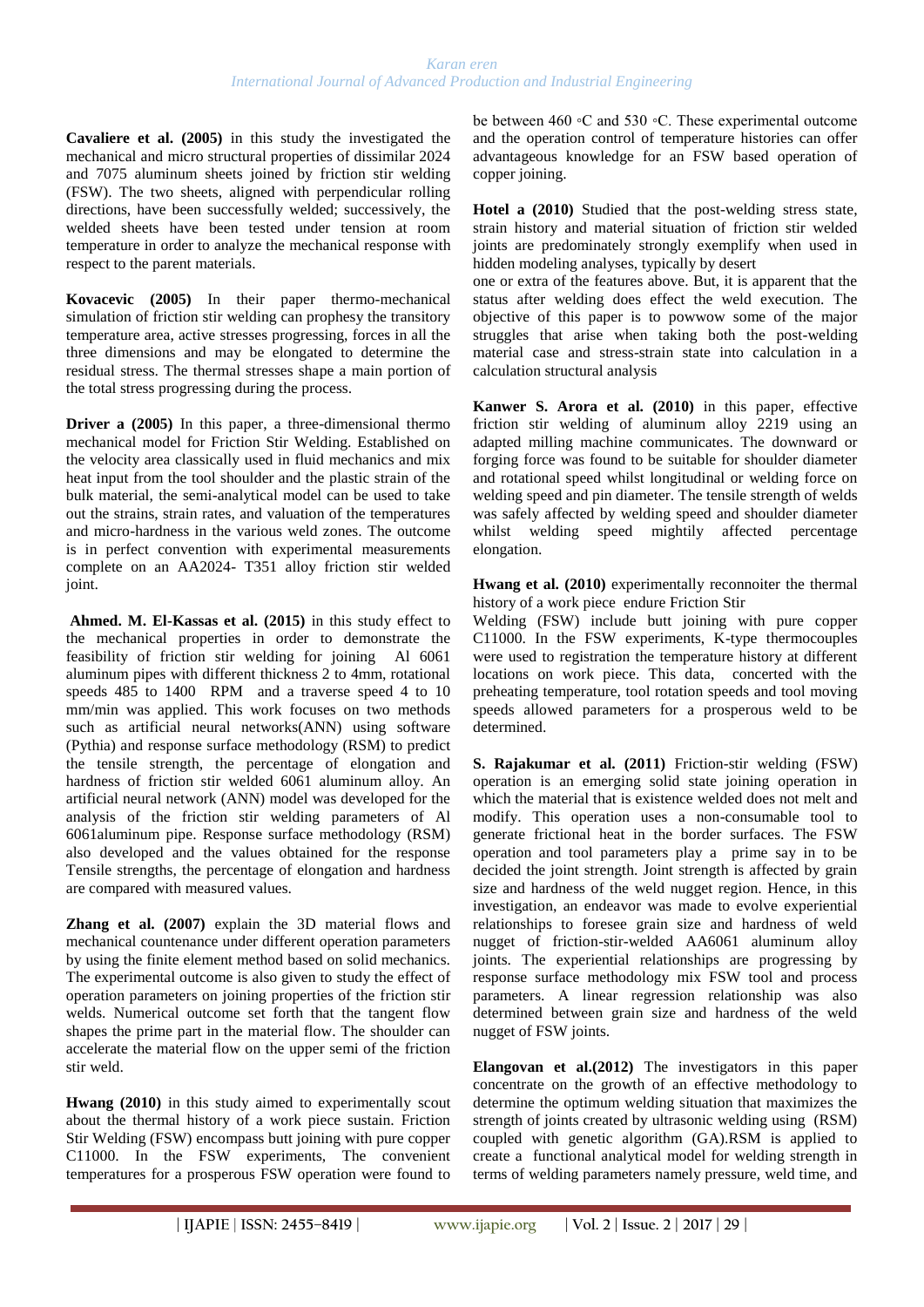#### *Karan eren International Journal of Advanced Production and Industrial Engineering*

amplitude. Experiments were behaved as per central composite design of experiments for macula and seam welding of 0.3- and 0.4-mm-thick Al sample. An effective second-order response surface model is developed utilizing experimental measurements. Response surface model is moreover connected with GA to optimize the welding conditions for wished for weld strength.Optimum welding conditions produced from GA are verified with experimental results and are found to be in perfect approval.

**Mariano et al. (2012)** in this review on friction stir welding (FSW) modeling with a characteristic concentrate on the heat obstetrics due to the approach situation between the FSW tool and the work piece. A credible FSW operation modeling consists on the fine tuning of some operation and material parameters. Generally, these parameters are accomplished with a base on experimental data. The numerical modeling of the FSW operation can assist to realize such parameters with minimal potential and with the economic characteristic.

**ZHANG (2012)** in this studied the thermal modeling of underwater friction stir welding (FSW) was preceding with a three-dimensional heat transport model. The evaporate advantage of water was analyzed to lighten the fringe situations of underwater FSW. Temperature following properties of the material was believed for the modeling. For underwater joint, the high-temperature classified area is dramatically tightened and the welding thermal twirl in various zones is effectively striped in disparity to the normal joint.

**Bhatt (2013)** In this paper we spotted that Friction stir welding (FSW) of AA6061-T6 aluminum alloy has been an endeavor to outdo limitations of fusion welding of the same. The FSW tool, by not existence wasted, manufactures a joint with the dominant characteristic of high joint strength and minimize distortion and non-attendance of metallurgical defects. operation parameters such as tool rotational speed, tool traverse speed and axial force and tool dimensions play a significant role in earning a particular temperature allocation and next viscosity distribution within the material being welded; the former dominant the mechanical properties and posterior the flow stresses within the material in turn.

**Guo (2013)** Studied in this paper effect the Dissimilar AA6061 and AA7075 alloy have been friction stir welded with an assortment of different operation parameters. In special, the effects of materials situation and welding speed on the material flow, microstructure, micro hardness apportionment and tensile property of the joints were exact. It was discovered that the material mixing is much more effective when AA6061 alloy was located on the progress side and multiple vortexes centers created vertically in the nugget. l computational model.

**Alaa-El Hammady** (2016). In this study, AL6061\Sic particles plates were welded as comparable alloy joints using (FSW) treat. In order to research the effect of rotation speeds 710, 910, 1120 and 1400 RPM and travel speeds 16 and 20 mm/min on mechanical properties and microstructure. The mechanical tests were carried out in the welded field. Vickers hardness profile and tensile tests of the joints as a metallurgical investigation, Optic Microscopy were used for base and weld zones. The outcome acquired out of FSW weld qualifications reduction with excess the volume fraction of SiCp.

### CONCLUSIONS

- The lower paper has been thorough in the area of welding pipes by FSW.
- The present work explains review and overview of Friction stir welding pipes which contains the basic connotation of the operation, mechanical properties and Suggested model in FSW process.
- In the experiments, it could be decided that the welding was ambidextrous to aluminum pipes,
	- subsequently, a welded seam could be successfully pat. When preparing the welded joints the strength properties of the welded seams were safely affected

## **REFERENCES**

[1]Dawes, C.J.; and Thomas, W.M.: "Friction Stir Process Welds Aluminum Alloys," Welding Journal, pp. 41–45, March 1996.

[2] A.M.Khourshid, I.Sabry 
"Friction stir welding study of aluminum pipe", International Journal of mechanical engineering and robotics research, Vol. 2, No. 3, **2013**, pp 331-339

[3] Gerçekcioglu E, Eren T, Yýldýzlý K, Kahraman N and Salaam E, "The Friction Behavior on the External Surface of the Friction Stir Welding of AA6063-T6Tubes" 2005.

[4] A.M.Khourshid, I.Sabry "analysis, and design of Friction stir welding", International Journal of mechanical engineering and robotics research, Vol. 2, No. 3**, 2013**, pp 233-241

[5] C.M. Chen, R. Kovacevic ∗, Finite element modeling of friction stir welding—thermal and thermo-mechanical analysis, International Journal of Machine Tools & Manufacture 43 (2**003**) 1319–1326, Received 12 May 2003; accepted 10 June **2003**.

[6] P. Cavaliere, R. Nobile, F.W. Panella, A. Squillace. Mechanical and micro structural behavior of 2024–7075 aluminum alloy sheets joined by friction stir welding. International Journal of Machine Tools &Manufacture 46 (**2006**) 588–594.

[7] P. Heurtier a, M.J. Jones b, C. Desrayaud a, J.H. Driver a,\*, F. Montheillet a, D. Allehaux c, Mechanical and thermal modelling of Friction Stir Welding, Journal of Materials Processing Technology 171 (**2006**) 348– 357, Received 16 April **2004**; received in revised form 1 January 2005; accepted 6 July **2005**.

[8] A.M., El-Kassas, A. M. Khourshid, and I. Sabry, Integration between artificial neural network and responses surfaces methodology for modeling of friction stir welding. Internat. J. Adv. Engg. Res. & Sci. (IJAERS),**2015**. 67-73.

[9] Takehiko Watanabe, Hirofumi Takayama, Atsushi Yanagisawa. The joining of aluminum alloy to steel by friction stir welding. Journal of Materials Processing Technology 178 (**2006**) 342–349.

[10] Z. Zhang & H. W. Zhang. Springer-Verlag London Limited 2007 Material behaviors and mechanical features in the friction stir welding process, Received: 8 February 2006 / Accepted: 19 June 2006 / Published online: 3 February **2007**.

[11] A.M., El-Kassas, A. M. Khourshid, and I. Sabry, Optimization of friction stir welding parameters for joining Aluminum pipes using regression analysis. International Journal of Civil, Mechanical and Energy Science (IJAMES).**2016**